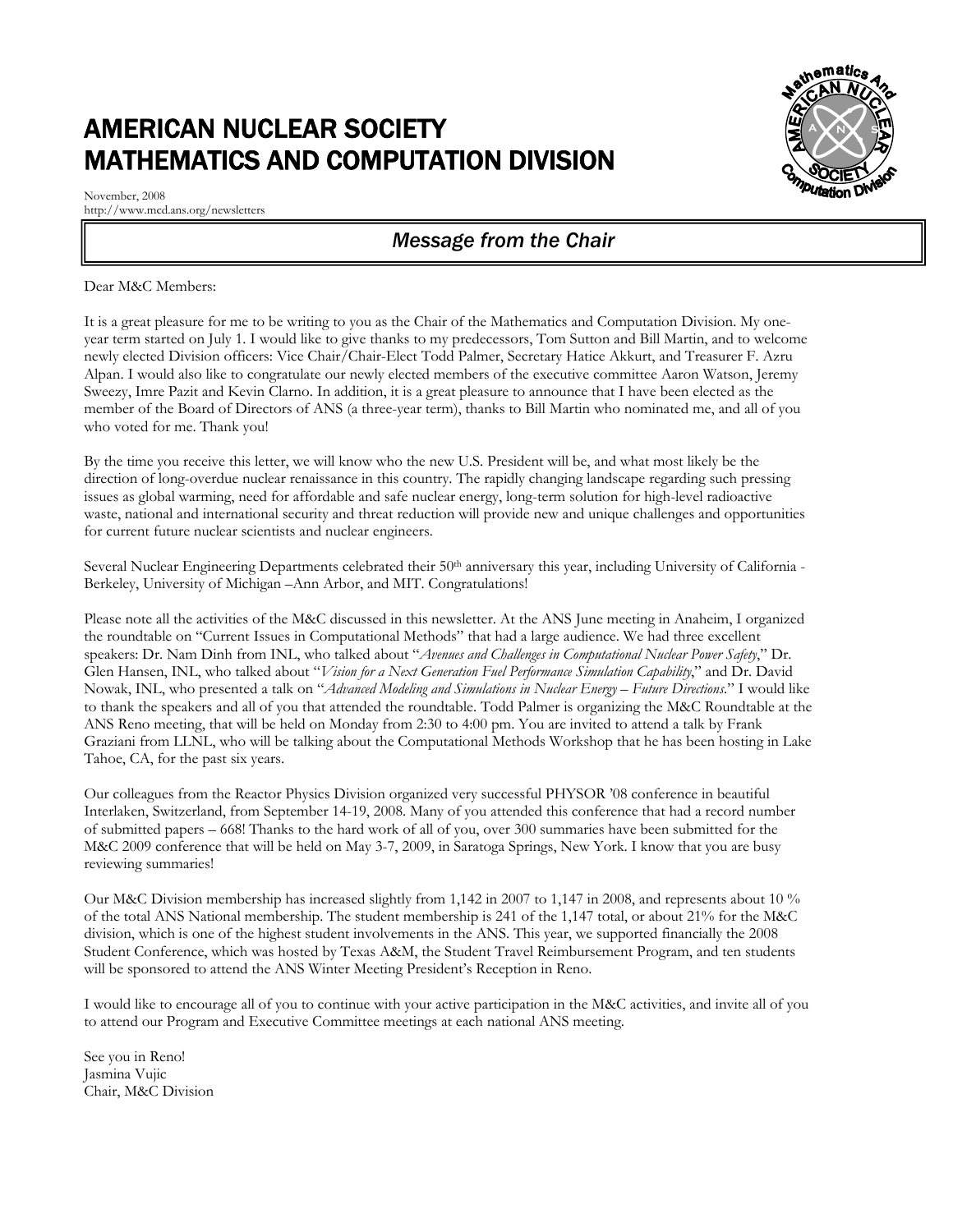## *2008 ANS Summer meeting: Anaheim, California*



**ANS 2008 Winter Meeting and Nuclear Technology Expo, November 9-13 Reno, Nevada** 

## **Mathematics and Computation Division Sessions: (Parenthesis indicates co-sponsorship)**

## **SUNDAY, 9 November 2008 11:00 a.m. – 1:00 p.m.**

Computational Medical Physics Working Group: Room 151

**SUNDAY, 9 November 11:00 a.m. – 1:00 p.m.** MCD-RPSD-RPD Joint Benchmark Meeting: Sierra 1

**SUNDAY, 9 November 2008 1:00 p.m. - 2:00 p.m.** Program Committee Meeting: Room 151

**SUNDAY, 9 November 2008 2:00 p.m. - 4:00 p.m.** Executive Committee Meeting: Room 151

**MONDAY, 10 November 2008 p.m.**

Current Issues in Computational Methods – Roundtable

**TUESDAY, 11 November 2008 a.m.**

Transport Methods: General

### **TUESDAY, 11 November 2008 p.m.**

Transport Methods: General

#### **WEDNESDAY, 12 November 2008 a.m.**

Advances and Issues in Computational Phantom Modeling

## *Program Committee*

## **2009 Mathematics and Computational Topical Meeting**

The 2009 International Conference on Mathematics, Computational Methods and Reactor Physics will be held May 3-7, 2009 in **Saratoga Springs, New York** . It is being organized by the Northeast New York local section, and will be held at the Saratoga Hotel (formerly known as the Saratoga Hotel and Conference Center). While the original deadline for 1500-word summaries has passed, any summaries received before October 31 will be guaranteed a place in the paper review. We will do our best to accommodate summaries received after October 31, but can make no guarantees. The conference registration portion of the website will become active in January.

The subject categories include:

- Deterministic Transport Theory Methods
- Monte Carlo Transport Theory Methods
- Hybrid Methods in Particle Transport
- Perturbation and Variational Methods
- Computational Fluid Dynamics
- Computational Environmental Science
- Nuclear Data Methods and Analysis
- Criticality and Safety Analysis
- Computational Materials Science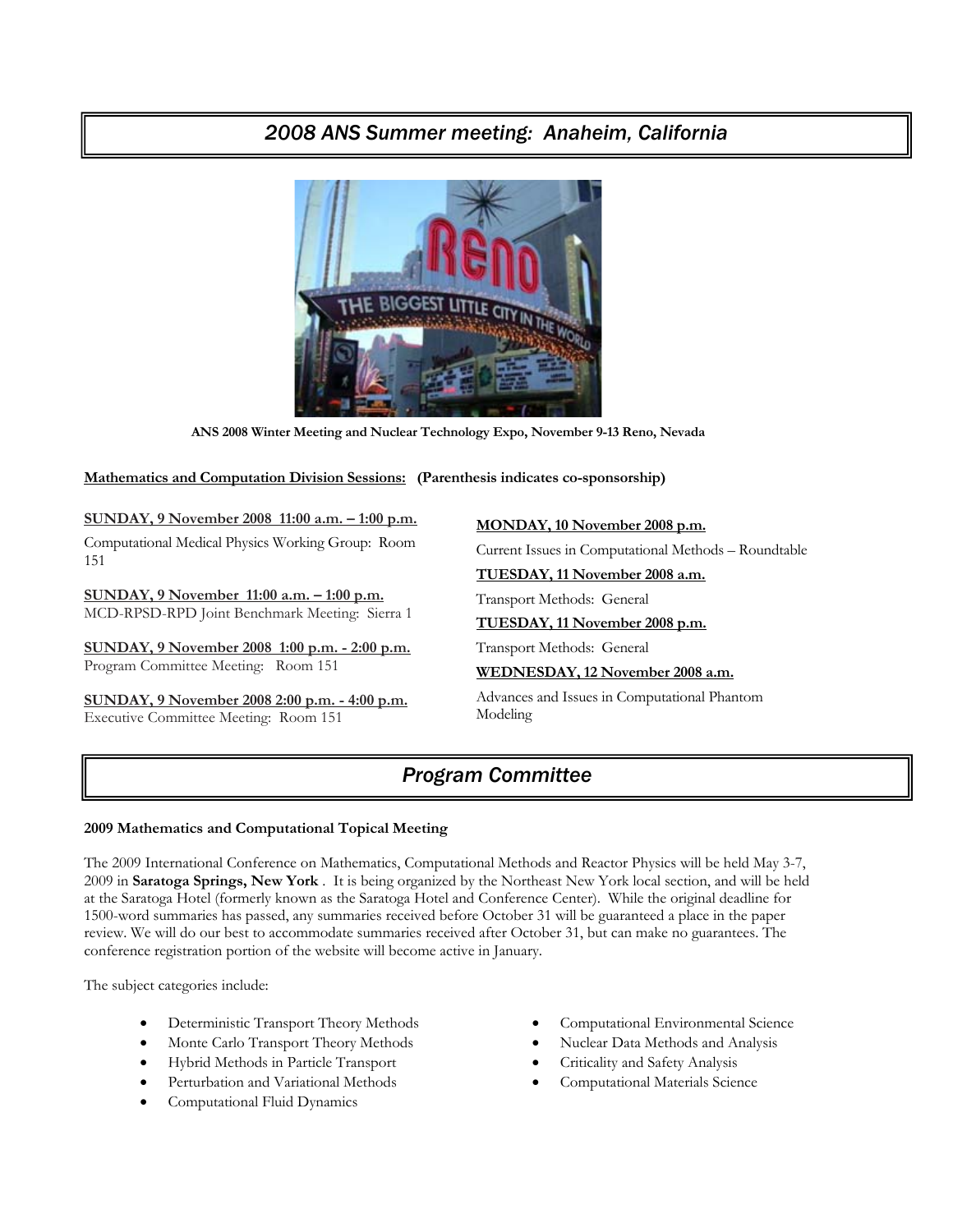- High-Performance / Large-Scale Computing
- High-Impact Software Design
- Characteristic and Diffusion Theory Methods
- Nuclear Reactor Analysis
- Reactor Kinetics Methods
- Accelerators and Subcritical Systems
- Computational Plasma Physics
- Radiation Protection and Shielding
- Methods for Advanced Reactor Concepts
- Optimization Methods
- Computer Codes and Benchmarks (Poster Session)
- Multi-Physics Simulation Methods
- Computational Medical Physics
- Verification and Validation Methods

The conference website is available at http://local.ans.org/ne-ny/topical\_2009\_neny.html.

There will be a meeting of the topical meeting Technical Program Committee at the ANS Winter Meeting in Reno, Nevada. It will be held Monday, November 10 at 1:30 pm in the same room as the Current Issues in Computational Methods Roundtable. The Roundtable will follow at 2:30 pm. Check the final Reno conference program for the room name.

## *Membership Committee*

Greetings MCD members!

Our M&C Division membership has increased slightly from 1,142 in 2007 to 1,147 in 2008, and represents about 10 % of the total ANS National membership. The student membership is 241 of the 1,147 total, or about 21% for the M&C division, which is one of the highest student involvements in the ANS. Please note that these peak membership numbers are taken in June of each year, and any members who have not paid their national dues by July are dropped from the division and national roster. ANS membership renewal notices are sent out each fall, with two reminders, so please be sure to return your renewal form so that we have an accurate representation of our division's size. The graph below shows the membership numbers in December of each of the past eight years. Hopefully everyone will renew by December so that we can show a positive trend!

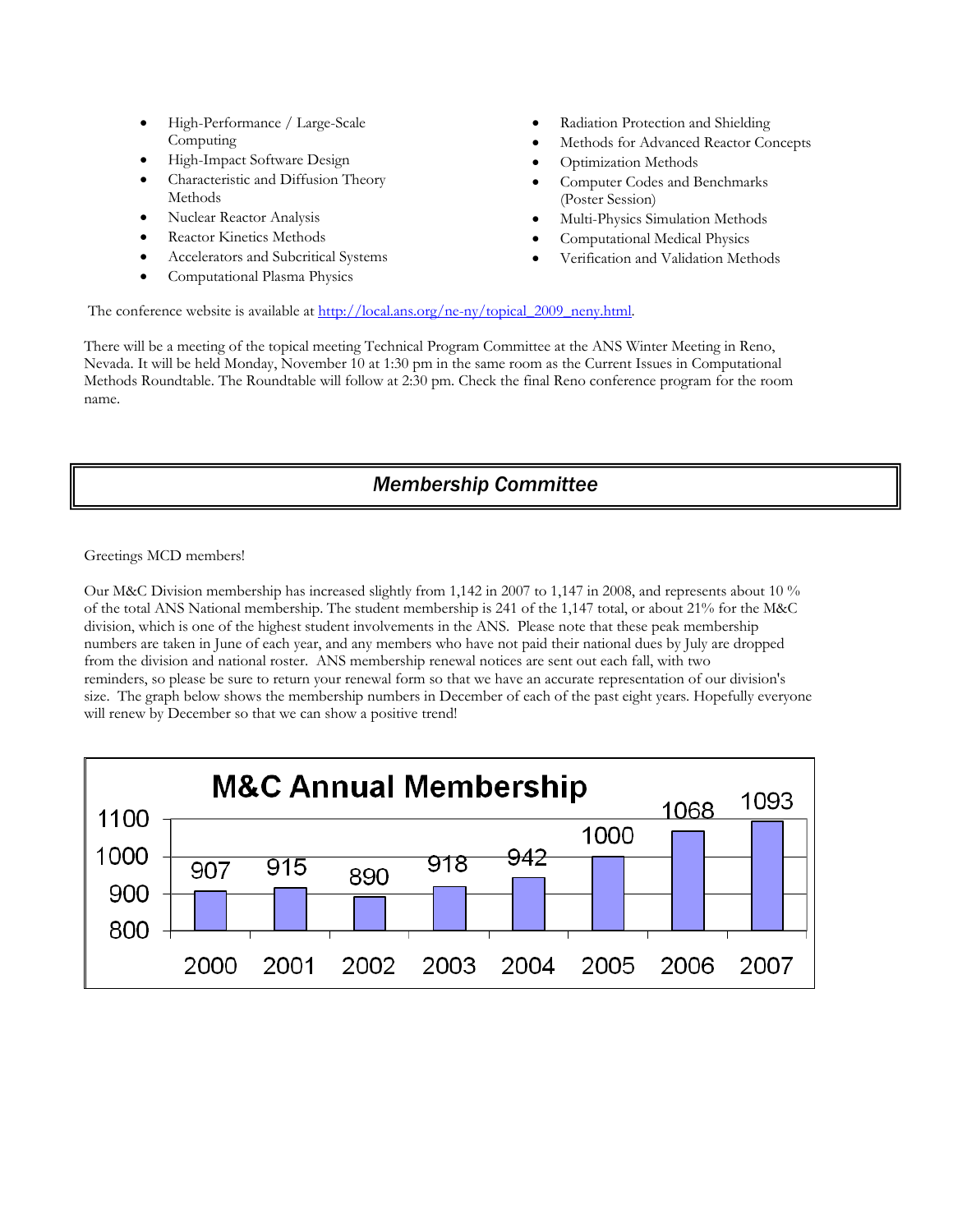### **ANS-10 Standards Subcommittee Report**

The M&C Division sponsors the ANS-10 Standards Subcommittee. Currently, ANS-10 has two Standards under development or revision.

The Working Group for ANS-10.4 has finished all work on the revision and final ANSI approve of the draft as an American National Standard is expected the week of October 18. This revision, titled **Verification and Validation of Non-Safety Related Scientific and Engineering Computer Programs for the Nuclear Industry**, provides criteria for the verification and validation of research and other non-safety-related software.

A new draft standard, ANS-10.7 **Non-Real Time, High Integrity Software for the Nuclear Industry**, is also being developed. This standard will address high integrity, non-real time safety analysis, design, simulation software includes calculations or simulations that can have critical consequences if errors are not detected, but that are so complex that typical peer reviews are not likely to identify errors. Because of the potential consequences of errors and the difficulty of timely detection and correction of errors in such software, this standard will go beyond verification and validation to include quality provisions not found in ANS 10.4.

The ANS-10.7 Working Group will meet on Tuesday, November 11 at 7:00 a.m. in the Teton room during the ANS Winter Meeting to continue work on the draft. All interested parties are invited to attend.

Andy Smetana Chair ANS-10

## *2008 Joint Benchmark Committee*

The Joint Benchmark Committee (JBC) will meet on Sunday Nov 9 from 11 to 1 in the Sierra 1 room in Reno. The JBC is struggling with its identity as a committee. The Committee has really never reached its potential as the benchmarking organ of the ANS. I urge you to participate now if you have ideas and an interest in ANS benchmarking activities. After many years as a member and chair of M&C benchmarking activities, I will soon step down as M&C, JBC Chair. This comes after publishing my book, Analytical benchmarks in Nuclear Engineering" (available free from OECD/NEA Data Bank) and the realization that M&C needs new, more far reaching and relevant, benchmarking activities.

B. Ganapol

M&C, JBC Chair